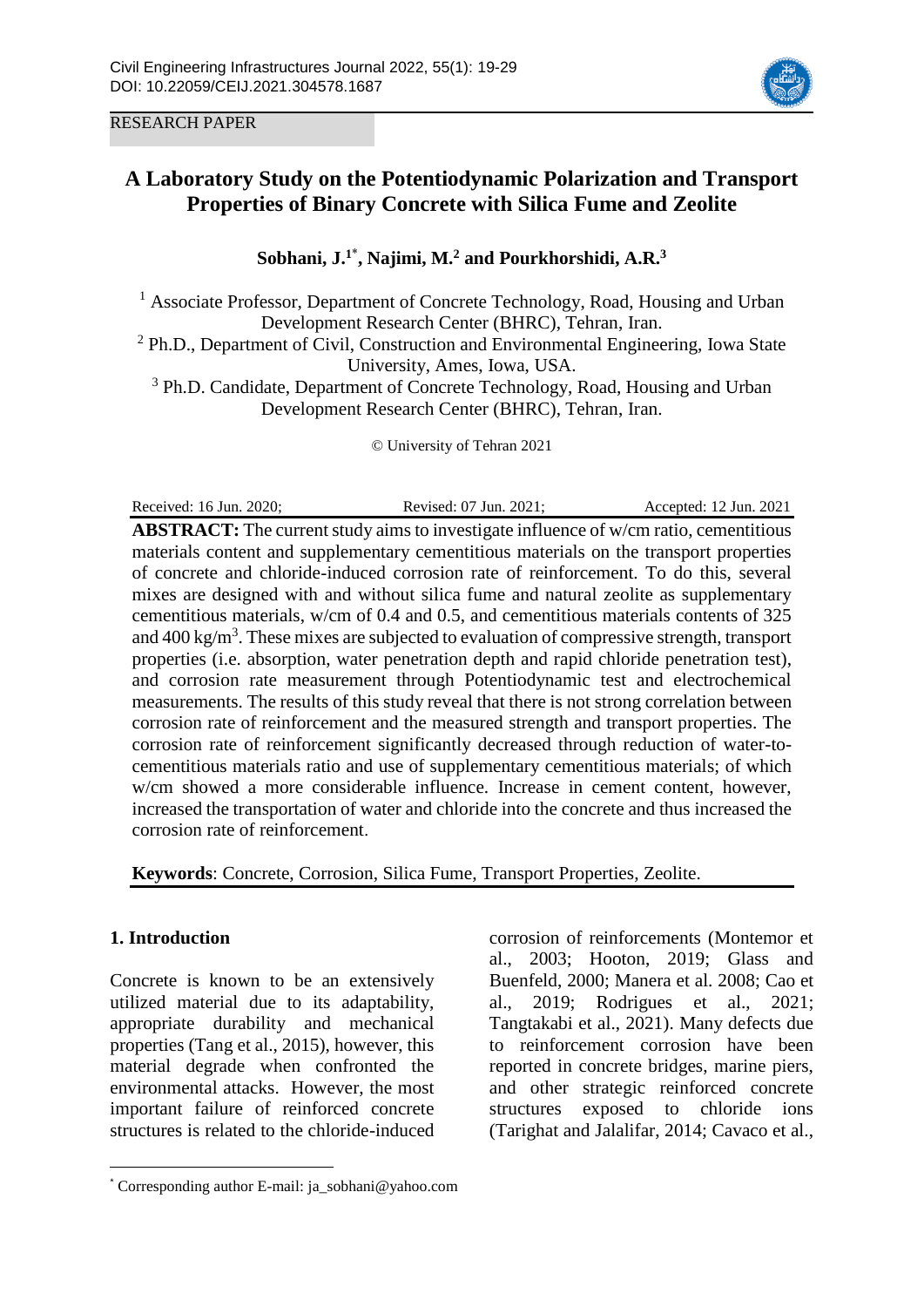2017; Navarro et al., 2018; ACI 222R, 2019).

Penetration of chloride ions due to the de-icing salts, marine environments, and chloride ions in concrete constituents such as aggregates or water are of the major causes of corrosion (Kirkpatrick et al., 2002; Lindquist et al., 2006; Chen et al., 2021; Qu, et al. 2021).

The corrosion of concrete structures and related repairs leads to huge costs. Enormous annual costs are spent on renovation, repairs, and traffic delays due to corrosion on reinforced concrete bridges in North America (Kirkpatrick et al., 2002; Lindquist et al., 2006; Liang and Wang, 2020).

Available statistics showed that 25 to 40 percent of concrete bridges in Norway, US and UK, corrode annually and needed for repair programs with costly budgets (Webster, 2000). In south costal line of Iran the most concrete structures suffer the corrosion problems.

A number of these structures have essentially become nonfunctional due to chloride-induced corrosion of reinforcements. As such, investigating corrosion of reinforcement in concrete, recognizing parameters affecting the corrosion rate, and finding solutions to improve corrosion resistance of reinforced concrete structures have not been more urgent (Sanchez et al., 2017; Oliveira and Cascudo, 2018).

While several factors influence properties of concrete and thus the protection that concrete provides for the reinforcement, it is well defined in the literature that w/cm ratio, cement content,

and supplementary cementitious materials (SCMs) like silica fume, fly ash, slag are the governing factors that can affect physical, mechanical and durability (Malhotra and Mehta, 1996; Gu et al., 2000; Madani et al. 2016; Samimi et al., 2017; Nguyen et al., 2020). SCMs can lead to reduction in chloride-ion penetration into concrete (Mangat and Molloy, 1991; Choia et al., 2006; Boğaa and Topçub, 2012; Ahmadi et al., 2014; Tang et al., 2015). For this reason, a superior corrosion resistance of the steel reinforcement in these concretes is expected (Glass and Buenfeld, 2000). The content of SCM is also important parameter which can improve the mechanical and durability properties of concrete (Choia et al., 2006; Boğaa and Topçub, 2012).

In pursuit of the above mentioned need for investigate the effective parameters on corrosion of reinforcement; this paper evaluates the influence of w/cm ratio, cementitious materials content and silica fume and natural zeolite on corrosion rate of reinforcement.

## **2. Experimental Detail**

## **2.1. Materials**

Type I Portland cement as a plain binder, silica fume and natural zeolite as SCM (secondary binders), fine and coarse aggregates, High Range Water Reducer (HRWR), and tap water. The properties of the used binders are presented in Tables 1- 3. The used silica fume contained 87% silica with few percentages of calcium oxide, alumina, iron oxide and magnesium oxide. Natural zeolite confirms the requirement of ASTM C 618.

| Chemical analysis (%)    | <b>Portland cement-Type I</b> | Silica fume | <b>Natural zeolite</b> |
|--------------------------|-------------------------------|-------------|------------------------|
| Calcium oxide (CaO)      | 63.00                         | 2.24        | 1.68                   |
| Silica $(SiO2)$          | 21.95                         | 87.26       | 67.79                  |
| Alumina $(Al2O3)$        | 4.35                          | 1.5         | 13.66                  |
| Iron oxide $(Fe2O3)$     | 3.80                          | 3.80        | 1.44                   |
| Magnesium oxide (MgO)    | 2.00                          | 2.00        | 1.2                    |
| Sodium oxide $(Na2O)$    | 0.30                          | $- -$       | 2.04                   |
| Potassium oxide $(K_2O)$ | 0.77                          | $- -$       | 1.42                   |
| Sulfur trioxide $(SO3)$  | 2.43                          | 0.11        | 0.52                   |

**Table 1.** Chemical composition of cementitious materials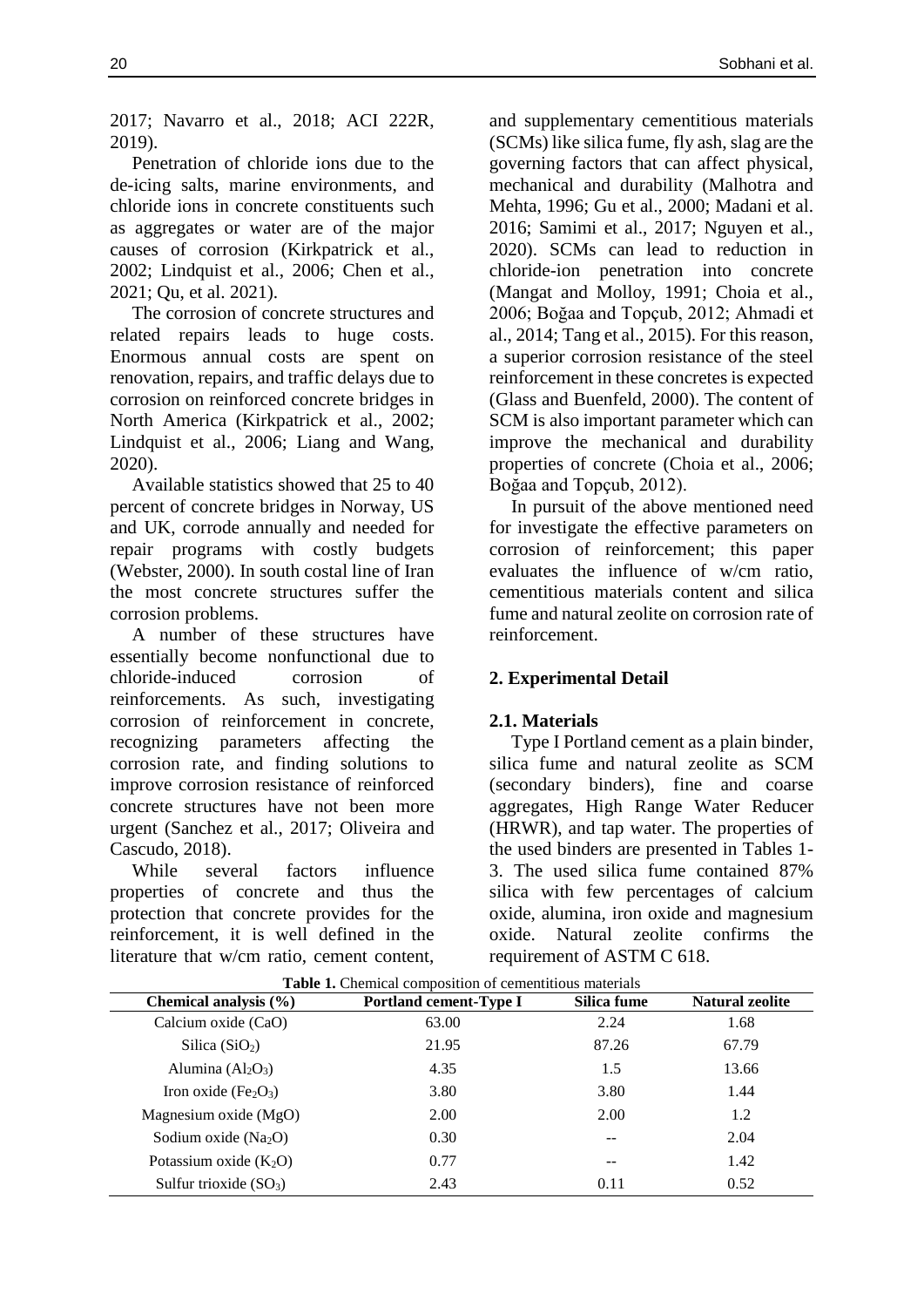| <b>Compound/Property (Unit)</b>   | <b>Value</b> |
|-----------------------------------|--------------|
| Tricalcium silicate $(C_3S)$ (%)  | 48.07        |
| Dicalcium silicate $(C_2S)(\%)$   | 26.67        |
| Tricalcium aluminate $(C_3A)$ (%) | 2.43         |
| 2 day compressive strength (MPa)  | 10.80        |
| 3 day compressive strength (MPa)  | 18.75        |
| 7 day compressive strength (MPa)  | 21.15        |
| 28 day compressive strength (MPa) | 34.30        |
| Initial setting time (min)        | 181          |
| Final setting time (min)          | 268          |
| Specific surface $(m^2/kg)$       | 315          |
| Specific gravity $(g/cm^3)$       | 3.15         |
| Loss on ignition $(\%)$           | 1.71         |
| Insoluble residue $(\%)$          | 0.68         |
| Autoclave expansion (%)           | 0.40         |

**Table 2.** Mechanical and physical properties of Portland cement

| Table 3. Chemical and physical properties of natural zeolite according to ASTM C618 |  |  |  |  |
|-------------------------------------------------------------------------------------|--|--|--|--|
|-------------------------------------------------------------------------------------|--|--|--|--|

|                          | <b>Requirements</b>                                                      |                                                          |                                            |
|--------------------------|--------------------------------------------------------------------------|----------------------------------------------------------|--------------------------------------------|
|                          |                                                                          | <b>Class N, Natural</b><br>pozzolan, ASTM<br><b>C618</b> | <b>Natural zeolite</b><br>(clinoptilolite) |
|                          | $SiO2+Al2O3+Fe2O3$ (%)                                                   | min, 70.0                                                | 82.89                                      |
| Chemical                 | Sulfur trioxide $(SO3)$ $(\%)$                                           | max, 4.0                                                 | 0.52                                       |
| requirements             | Moisture content $(\%)$                                                  | max, 3.0                                                 | 2.9                                        |
|                          | Loss on ignition $(\%)$                                                  | max, 10.0                                                | 9.85                                       |
|                          | Amount retained when wet-sieved on 45 µm sieve<br>(% )                   | max, 34                                                  | 28                                         |
|                          | <sup>1</sup> Strength activity index, at 7 days (percent of control)     | min, 75                                                  | 120                                        |
| Physical<br>requirements | <sup>1</sup> Strength activity index, at 28 days (percent of<br>control) | min, 75                                                  | 127                                        |
|                          | Water requirement (percent of control)                                   | max, 115                                                 | 114                                        |
|                          | Autoclave expansion or contraction (%)                                   | max, 0.8                                                 | 0.02                                       |
| <sup>2</sup> Pozzolanic  | 8 days                                                                   |                                                          | 45.8                                       |
| activity (%)             | 30 days                                                                  |                                                          | 54.3                                       |

<sup>1</sup> Note that, the strength activity index was determined based on ASTM C311 by replacing 20% of Portland cement with natural zeolite; <sup>2</sup> Pozzolanic activity was measured through thermo-gravimetric analysis by combining 50% natural zeolite with  $50\%$  Ca(OH)<sub>2</sub> powder.

The higher Pozzolanic activity of silica fume can be related to its lower particle size (see Figure 1 for particle size distribution of cementitious materials) and higher content of reactive silica (shown in Table 3).

The properties of utilized aggregates is presented in Table 4. A HRWR polycarboxylate-based was also used to maintain a constant slump of  $65 \pm 15$  mm for all the studied concrete mixes.

#### **2.2. Mixture Proportions**

Table 5 summarizes mixture proportions

of the selected concretes. As this study was aimed to assess the effects of influential parameters on the corrosion rate of reinforcement in mixtures, the designed concretes included concrete mixtures with w/cm of 0.4 and 0.5, cementitious materials content of 325 and 400 kg/m<sup>3</sup>, and two sources of supplementary cementitious materials, i.e. silica fume and natural zeolite. Table 5 is divided into two groups of mixes: 1) normal concrete mixes having normal cement as a sole binder, and 2) mixes containing Portland cement as the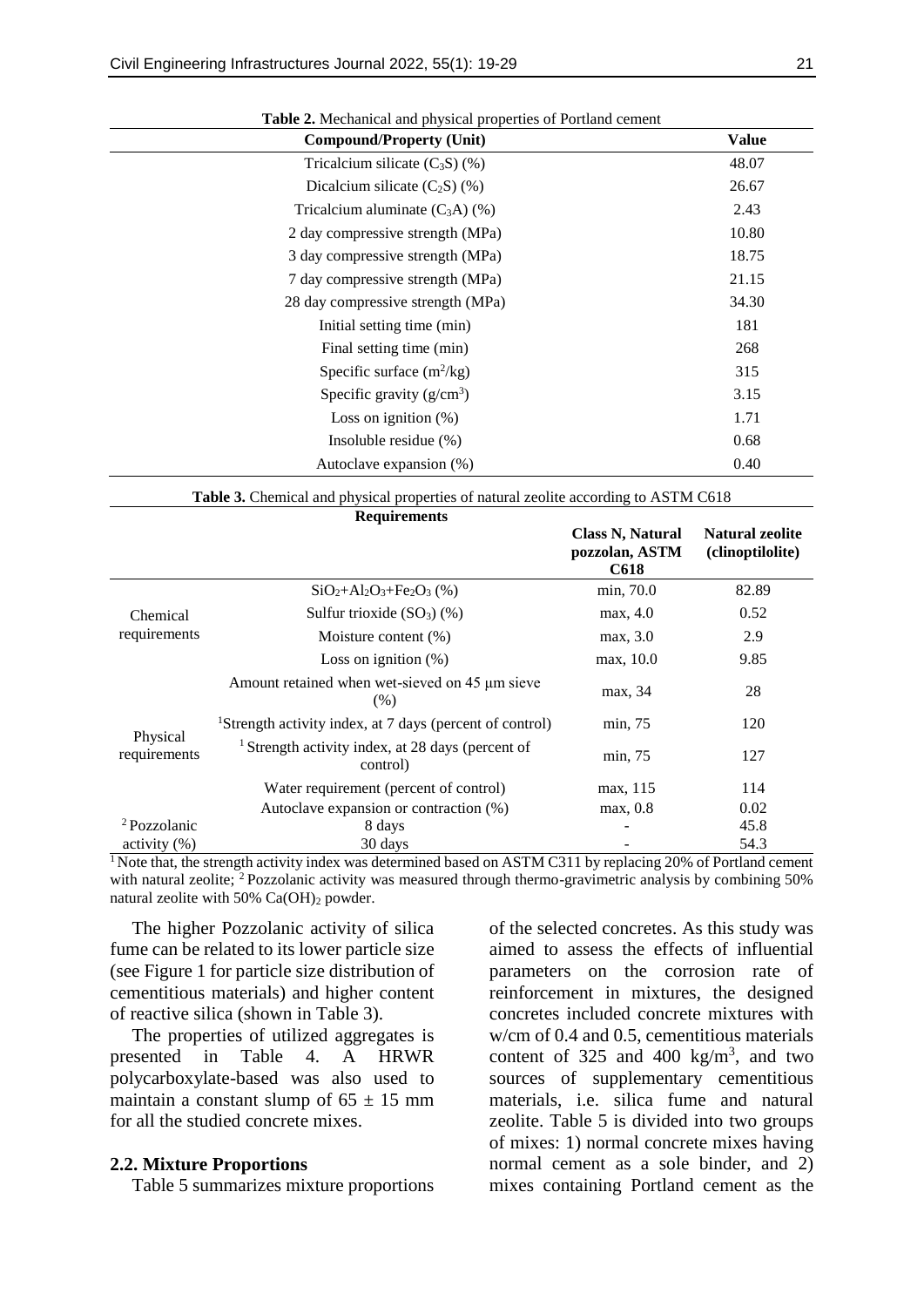primary binder and SCMs as the secondary binder; which labeled as binary mixes. Normal mix NC.5-325 was assigned as the reference mix containing  $325 \text{ kg/m}^3$ Portland cement and w/cm of 0.5. Normal concrete mixes NC.4-325, NC.5-400, and NC.4-400 were designed without use of SCMs to evaluate the influence of cementitious material content and w/cm on the corrosion rate. Binary mixes SC.5-325, SC.4-325, SC.5-400 and SC.4-400 were designed similar to normal mixes, but by replacing 7.5% with silica fume. Binary mixes NZL.5-325 and NZH.5-325 contained 15 and 30% natural zeolite.

As mentioned earlier, different amounts of HRWR was used to keep the constant flow for all the selected mixes. In Table 5, reducing w/cm or replacing cement with SCMs increased the demand for HRWR. Increases in the cementitious materials content, however, decreased the used amount of HRWR which could be related to the higher amount of water in the mix when cementitious materials content increases for a constant w/cm.



Fig. 1. Particle size distribution of cementitious materials **Size (µm)**

| Table 4. Aggregate properties                                                                                |      |      |       |  |  |  |  |  |  |
|--------------------------------------------------------------------------------------------------------------|------|------|-------|--|--|--|--|--|--|
| Passing sieve #200 $(75 \,\mu m)$ $(\% )$<br>Absorption $(\% )$<br><b>Specific gravity</b><br>Aggregate type |      |      |       |  |  |  |  |  |  |
| Fine aggregates $(0 - 4.75$ mm)                                                                              | 2.46 | 2.50 | 2.37  |  |  |  |  |  |  |
| Coarse aggregates (4.75 - 19 mm)                                                                             | 2.56 | 2.17 | $- -$ |  |  |  |  |  |  |

| <b>Tuble of Milliard proportions of the screeted concretes</b> |                                       |                                               |                                         |      |                               |                                                  |                                                    |                                                     |  |  |
|----------------------------------------------------------------|---------------------------------------|-----------------------------------------------|-----------------------------------------|------|-------------------------------|--------------------------------------------------|----------------------------------------------------|-----------------------------------------------------|--|--|
| <b>Mix ID</b>                                                  | <b>Cement</b><br>(kg/m <sup>3</sup> ) | <b>Silica</b><br>fume<br>(kg/m <sup>3</sup> ) | <b>Natural</b><br>zeolite<br>$(kg/m^3)$ | w/cm | Water<br>(kg/m <sup>3</sup> ) | <b>Fine</b><br>aggregate<br>(kg/m <sup>3</sup> ) | <b>Coarse</b><br>aggregate<br>(kg/m <sup>3</sup> ) | HRWR (% of<br>cementitious<br>materials<br>content) |  |  |
| Normal mixes                                                   |                                       |                                               |                                         |      |                               |                                                  |                                                    |                                                     |  |  |
| $NC.5-325$                                                     | 325                                   | $\overline{0}$                                | $\boldsymbol{0}$                        | 0.50 | 162.5                         | 885.4                                            | 901.2                                              | 0.261                                               |  |  |
| (Reference)                                                    |                                       |                                               |                                         |      |                               |                                                  |                                                    |                                                     |  |  |
| NC.4-325                                                       | 325                                   | $\boldsymbol{0}$                              | $\boldsymbol{0}$                        | 0.40 | 130                           | 918.3                                            | 933.9                                              | 0.426                                               |  |  |
| $NC.5-400$                                                     | 400                                   | $\theta$                                      | $\boldsymbol{0}$                        | 0.5  | 200                           | 953.3                                            | 786                                                | 0.071                                               |  |  |
| $NC.4-400$                                                     | 400                                   | $\theta$                                      | $\boldsymbol{0}$                        | 0.4  | 160                           | 953.3                                            | 786                                                | --                                                  |  |  |
| Binary mixes                                                   |                                       |                                               |                                         |      |                               |                                                  |                                                    |                                                     |  |  |
| $SC.5-325$                                                     | 300.6                                 | 24.4                                          | $\boldsymbol{0}$                        | 0.50 | 162.5                         | 885.4                                            | 901.2                                              | 0.502                                               |  |  |
| SC.4-325                                                       | 300.6                                 | 24.4                                          | $\boldsymbol{0}$                        | 0.40 | 130                           | 915.5                                            | 930.8                                              | 0.824                                               |  |  |
| $SC.5-400$                                                     | 370                                   | 30                                            | $\boldsymbol{0}$                        | 0.5  | 200                           | 953.3                                            | 786                                                | 0.357                                               |  |  |
| SC.4-400                                                       | 370                                   | 30                                            | $\overline{0}$                          | 0.4  | 160                           | 953.3                                            | 786                                                | 0.424                                               |  |  |
| NZL.5-325                                                      | 276.3                                 | $\theta$                                      | 48.7                                    | 0.5  | 162.5                         | 877                                              | 877                                                | 0.433                                               |  |  |
| NZH.5-325                                                      | 227.5                                 | $\overline{0}$                                | 97.5                                    | 0.5  | 162.5                         | 870                                              | 870                                                | 1.146                                               |  |  |
| . Ma data saaasdad                                             |                                       |                                               |                                         |      |                               |                                                  |                                                    |                                                     |  |  |

**Table 5.** Mixture proportions of the selected concretes

-- : No data recorded.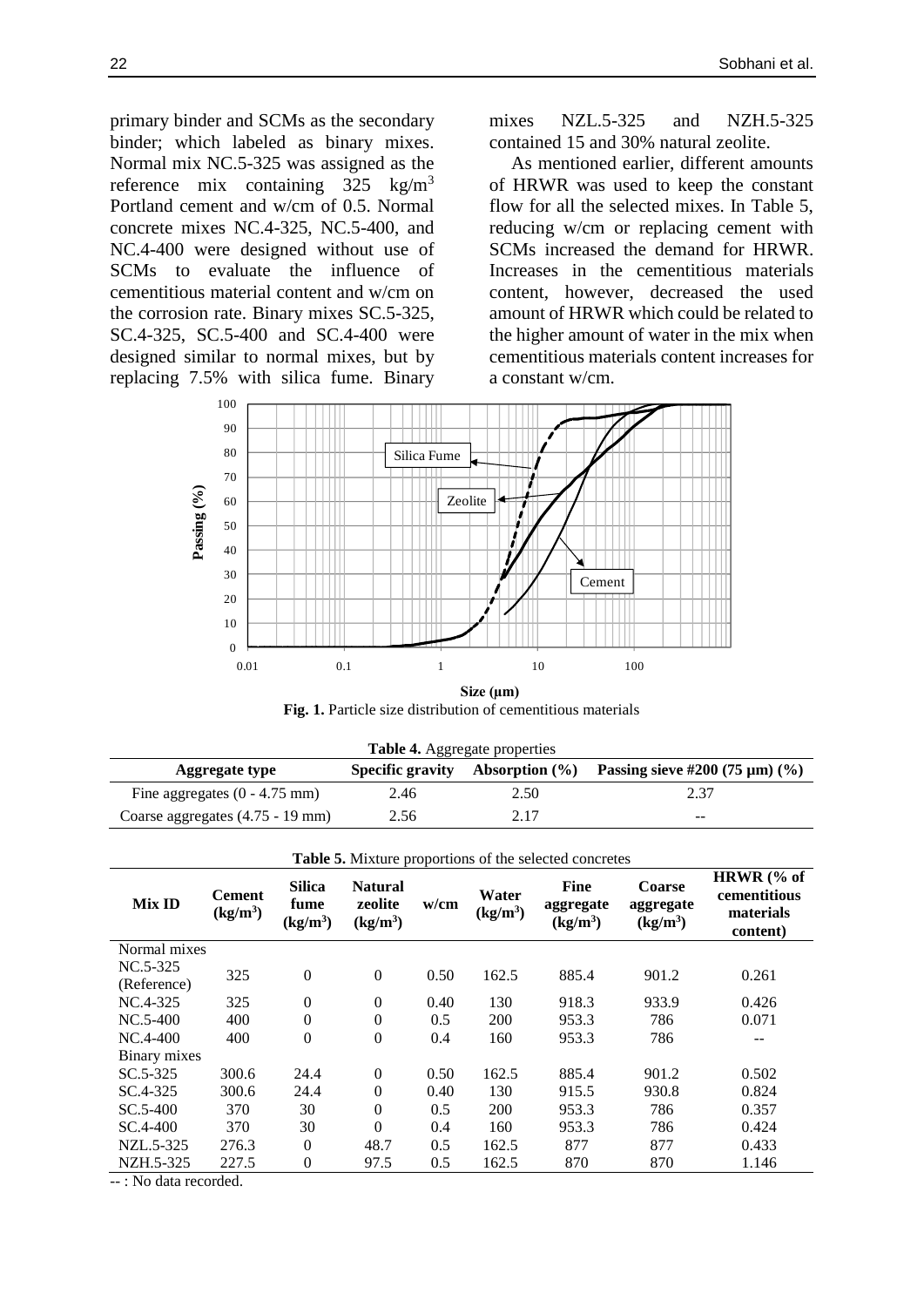## **2.3. Corrosion Test Setup and Electrochemical Measurements**

Specimens (Cylindrical) with size of 85 (diameter)  $\times$  200 (height) mm were utilized for electrochemical investigations. Two reinforcing bars (with diameter of 10 mm) included in specimens as reinforcing bars (Figure 2). For test measurement, reinforced specimens were cast and stored in wet-curing for 28 days in saturated limewater. Then, specimens were subjected to cyclic-pondings comprising two-weeks of exposure to sodium chloride solution (5% NaCl by weight) followed by two weeks in dry condition. At different ages of pondings, Potentiodynamic test was conducted to measure the corrosion rate of rears in specimens.

The setup utilized in this research, is a simulation of a "cored reinforced concrete specimen" of concrete structure element which an inspector engineer, might be gained from a real structure. In the used setup, it can be seen a "near-to-real" simulation of such petrochemical system.

### **3. Experimental Results**

#### **3.1. Compressive Strength**

Table 6 summarizes the compressive strength test results of the selected mixes at the age of 28 and 90 days  $(150 \times 300 \text{ mm})$ cylindrical specimens). The compressive strength increased when w/cm decreased, cementitious materials content increased, or a portion of PC was replaced with silica fume. The improvements due to increases in cementitious materials content was less significant compared to those observed by use of silica fume and reduction in w/cm. Use of natural zeolite, however, resulted in slight decreases in the compressive strength; particularly at the age of 28 days.

For mixtures without SCM, except NC.4-325, almost 85% of 90-day compressive strength was achieved in 28 days. For SC concrete, except SC.4-325, almost 95% of 90-day compressive strength was gained in 28 days. For NZH.5-325, 70% of 90-day compressive strength was developed at 28 days highlighting late pozzolanic reactivity of natural zeolite (Shekarchi et al., 2012). Low dosage natural zeolite worked like the regular concrete without SCM.

Decreases in w/cm from 0.5 to 0.4 led to 42.9 and 28.5% improvements in 28-day compressive strength of normal concrete having 325 and 400  $\text{kg/m}^3$  of Portland cement, respectively. These enhancements were respectively 31.2 and 25.2 % at the age of 90 days. The improvements due to the reduction in w/cm were lower for silica fume contained concretes. When w/cm reduced from 0.5 to 0.4, the compressive strength of silica fume contained concrete improved averagely 22% and 10% for mixes having cementitious materials content of 325 and 400 kg/m<sup>3</sup>, respectively.



**Fig. 2.** Schematic of ponding test setup for reinforced concrete specimens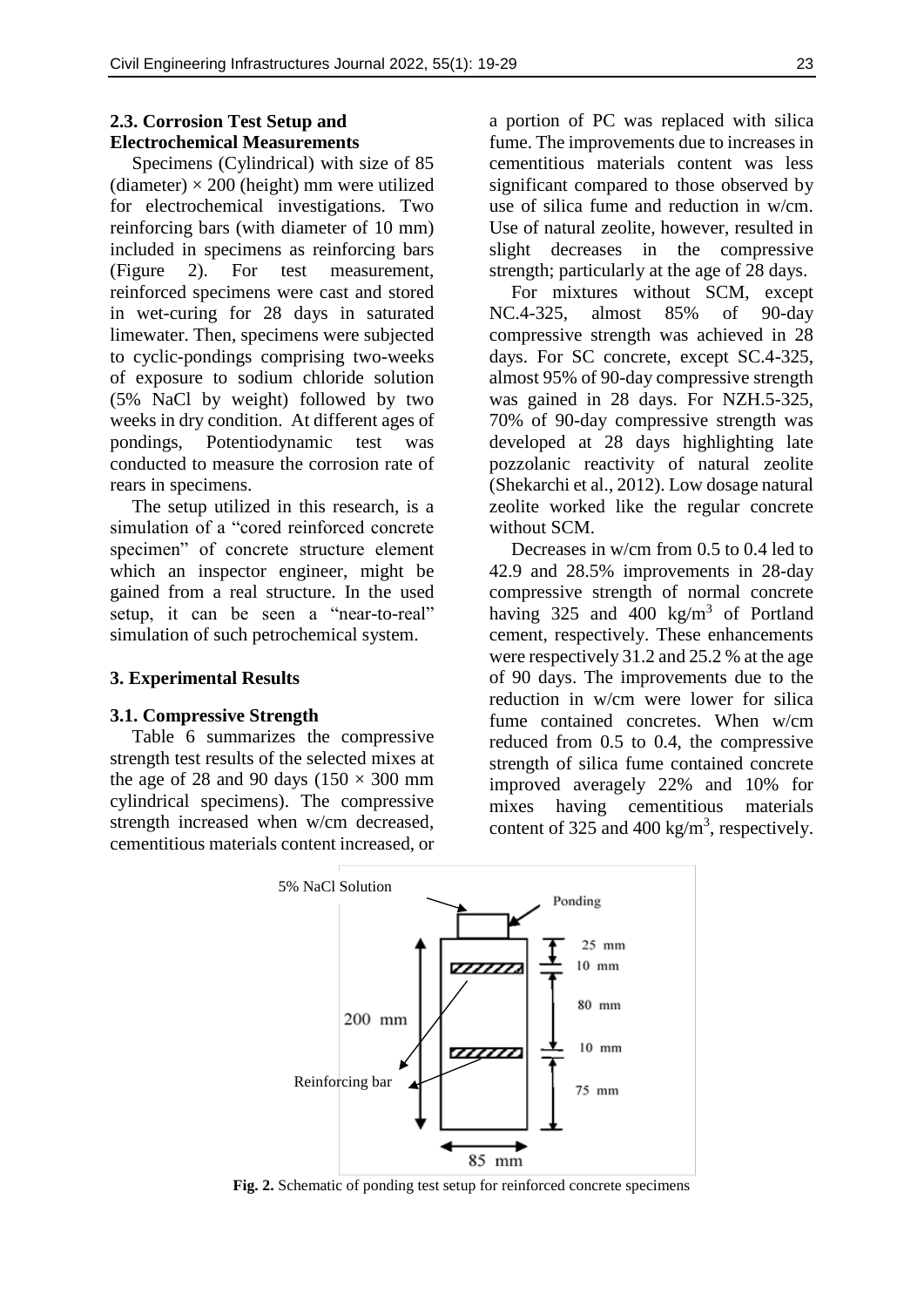| <b>Table 6.</b> Compressive strength and transport properties |         |                    |            |                          |         |                    |         |                      |  |  |
|---------------------------------------------------------------|---------|--------------------|------------|--------------------------|---------|--------------------|---------|----------------------|--|--|
|                                                               |         | <b>Compressive</b> |            | <b>Water penetration</b> |         | 24 h-Water         |         | <b>Chloride ion</b>  |  |  |
| <b>Mix ID</b>                                                 |         | strength (MPa)     | depth (mm) |                          |         | absorption $(\% )$ |         | $p$ enetration $(C)$ |  |  |
|                                                               | 28 days | 90 days            | 28 days    | 90 days                  | 28 days | 90 days            | 28 days | 90 days              |  |  |
| Normal mixes                                                  |         |                    |            |                          |         |                    |         |                      |  |  |
| $NC.5-325$                                                    | 23.8    | 28.2               | 17.3       | 15.7                     | 7.5     | 7.0                | 7863    | 6848                 |  |  |
| (Ref)                                                         |         |                    |            |                          |         |                    |         |                      |  |  |
| $NC.4-325$                                                    | 34.0    | 37.0               | 15.8       | 13.1                     | 4.5     | 4.9                | 2484    | 1624                 |  |  |
| $NC.5-400$                                                    | 27.0    | 31.7               | 15.7       | 13.3                     | 8.2     | 6.8                | 7120    | 7521                 |  |  |
| $NC.4-400$                                                    | 34.7    | 39.7               | 13.3       | 12.5                     | 6.6     | 6.7                | 7174    | 5494                 |  |  |
| Binary mixes                                                  |         |                    |            |                          |         |                    |         |                      |  |  |
| $SC.5-325$                                                    | 35.5    | 36.4               | 15.6       | 12.7                     | 7.2     | 6.0                | 1757    | 1043                 |  |  |
| SC.4-325                                                      | 40.1    | 47.8               | 12.7       | 11.3                     | 4.2     | 4.7                | 1024    | 718                  |  |  |
| $SC.5-400$                                                    | 42.7    | 44.8               | 11.6       | 11.0                     | 6.7     | 6.7                | 1534    | 1541                 |  |  |
| $SC.4-400$                                                    | 46.3    | 49.6               | 12.0       | 11.3                     | 5.1     | 6.1                | 1093    | 1157                 |  |  |
| NZL.5-325                                                     | 23.1    | 27.4               | 13.5       | 11.5                     | 8.0     | 8.0                | 1914    | 958                  |  |  |
| NZH.5-325                                                     | 18.1    | 26.2               | 9.5        | 10.5                     | 7.8     | 7.6                | 572     | 408                  |  |  |

The mentioned improvements were average of improvements in 28 and 90 days. An increase in cementitious materials contents from 325 to 400 kg/m<sup>3</sup> resulted in averagely 13 and 22% increases in compressive strength of normal and silica fume contained concrete having w/cm of 0.5, respectively. These enhancements were averagely 5 and 10% for w/cm of 0.4, respectively.

Use of silica fume as a supplementary cementitious material led to significant improvements in the compressive strength of the selected concretes. On contrary, use of natural zeolite resulted in a slight decrease in compressive strength at the age of 28 days. Silica fume contained concretes produced averagely 54 and 26% higher 28 day compressive strength than those of normal concrete for w/cm of 0.5 and 0.4, respectively. In the case of natural zeolite contained concrete, the 28-days compressive strength of mixes containing 15 and 30% natural zeolite were 3 and 24% lower than that of reference concrete, respectively. Once curing age extended to 90 days, natural zeolite contained mixes produced similar strength to that of reference concrete. This behavior can be related to the late pozzolanic activity of natural zeolite at later ages. The 90- day compressive strength of silica fume contained concretes were 27 to 35% higher than that of normal concretes.

## **3.2. Transport Properties**

Transport properties of the selected concretes were evaluated through measurements of water penetration depth as per BS EN 12390-8, water absorption according to BS 1881-122 and rapid chloride penetration based on ASTM C1202. Table 6 documents the results of transport properties. Generally speaking; reduction in w/cm and use of SCMs were effective in improving transport properties of the selected concretes. The observed improvements were more significant when w/cm was reduced than when a portion of cement was replaced by SCMs. Increases in cementitious materials content was only effective in improving water penetration depth of the selected concretes.

Water penetration depth was measured on 15 cm cubic specimens by applying water under pressure of 0.5 MPa for 3 days. Overall, the penetration depth was slightly decreased by reduction in w/cm, use of higher cementitious materials content and partial replacement of Portland cement with SCMs. Use of SCMs was, however, the most effective factor in improving (i.e. decreasing) water penetration depth into the concrete. The penetration depths of silica fume contained mixes were up to 26% (averagely 15.6%) lower than those of normal concrete mixes for similar w/cm and cementitious materials content. Binary mixes containing 15 and 30% natural zeolite presented averagely 24 and 39%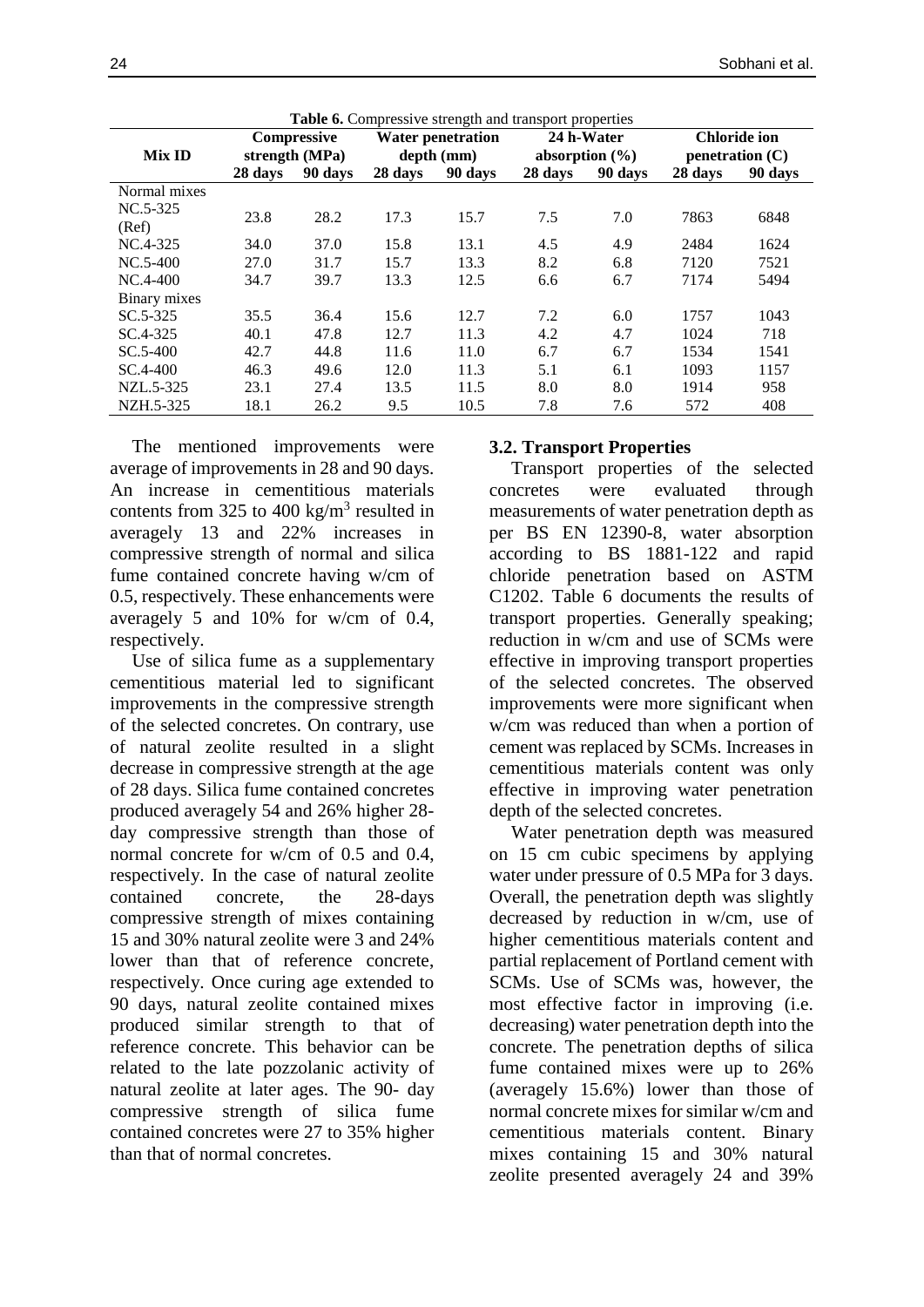lower penetration depth than those of reference mix, respectively. For the cementitious materials content of 325 kg/m<sup>3</sup>, reduction in w/cm from 0.5 to 0.4 improved water penetration depth of normal and silica fume contained concrete by averagely 14%. In the case of normal concrete having cementitious materials content of 400 kg/m<sup>3</sup>, the reductions due to the decreases in w/cm were about 15 and 6% at the age of 28 and 90 days, respectively. For the similar cementitious materials content (i.e.  $400 \text{ kg/m}^3$ ), this reduction in w/cm resulted in almost 3% increase in penetration depth of silica fume contained concretes. Increases in cementitious materials content also improved the water permeability of the selected concretes. The water penetration depth of the selected mixes improved by averagely 10% when cementitious materials content increased from 325 to 400 kg/m<sup>3</sup>.

Decreases in w/cm led to more considerable improvements in water absorption of the selected concretes. On average, water absorption of normal and silica fume contained concretes decreased by averagely 33.4 and 13.2%, respectively, when w/cm was reduced from 0.5 to 0.4. Increases in cementitious materials content, however, resulted in increase in water absorption; in particular, for concretes having w/cm of 0.4. Water absorption of concretes (normal and silica fume contained mixes) having w/cm of 0.4 was increased by averagely 34% with increases in cementitious materials content. For w/cm of 0.5, water absorption did not change by the increases in cementitious materials content. Application of SCMs did not show significant effect in water absorption of the selected concretes. Water absorption of silica fume contained concretes were averagely 10% lower than that of normal concretes. On the other hand, natural zeolite contained concretes produced averagely 8% higher water absorption than that of reference concrete.

Rapid Chloride Penetration Test (RCPT) was conducted on 10 cm diameter by 5 cm

height disks per ASTM C1202. The charge passed through concrete disks significantly reduced by use of SCMs. The passing charges of binary mixes containing silica fume was 56 to 85% (averagely 75%) lower than those of normal concrete. A similar reduction was observed by use of natural zeolite in percentages higher than silica fume. Mixes NZL.5-325 and NZH.5-325 had almost 80% lower RCPT value than that of reference mix. Use of higher cementitious materials content resulted in averagely 66% increases in RCPT results of the selected mixes. The increases were more magnified for mixes with w/cm of 0.4 than mixes with w/cm of 0.5, and for normal concretes than silica fume contained concretes. As RCPT is related to the movements of different ions; in particular hydroxyls (OH<sup>-</sup>), the observed increases by use of higher cementitious materials content can be related to production of higher calcium hydroxide as a main production of Portland cement hydration. On the other hand, use of SCMs reduces RCPT passing charges through 1) consumption of hydroxyls; and 2) production of more C-S-H by reactions with calcium hydroxide leading to lower permeability. Decreases in w/cm resulted in 72 and 36% reduction in RCPT of normal and silica fume contained mixes having  $325 \text{ kg/m}^3$  of Portland cement, respectively. Lower reductions of averagely 13 and 27% were observed when cementitious materials content of  $400 \text{ kg/m}^3$ was used.

## **3.3. Corrosion Rate Measurements**

Potentiodynamic polarization curves were obtained at a scan rate of 0.1667 mV/s using a four electrode arrangement shown in Figure 3. Solartron 1287 electrical interface and associated software CorrWare were utilized to control the test procedures and analyze the data (see Figure 3). A  $Hg/HgSO<sub>4</sub>$  in saturated  $K<sub>2</sub>SO<sub>4</sub>$  solution (0.64 V/NHE) and platinum bar were used as reference and counter-electrodes, respectively (RE and SE in Figure 3). Reinforcing rebar as working electrode was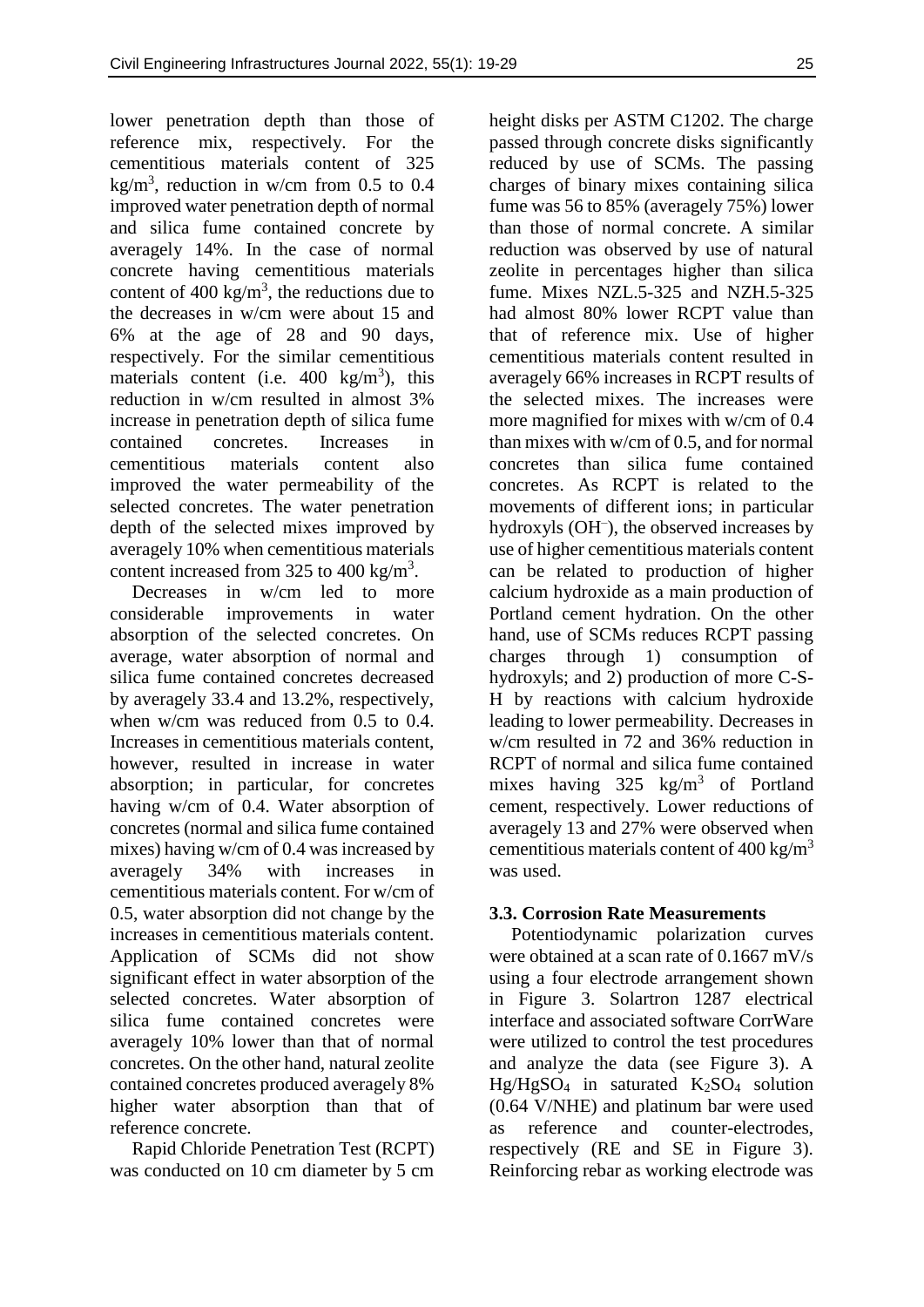connected to WE terminal as depicted in Figure 3.

Using the results of potentiodynamic polarization test, corrosion rate of reinforcement embedded in the selected concrete mixes were estimated. Table 7 documents the corrosion rate and corrosion current density of reinforcement at various ages of testing. The one-year reinforcement' corrosion rate for the selected mixes is also presented in Figure 4. Generally, decreases in w/cm and use of SCMs reduced the corrosion rate of the reinforcement. These improvements were more significant for w/cm than for those related to the use of SCMs. Increase in cement content, however, resulted in increases in the corrosion rate of reinforcement.

Reductions in w/cm from 0.5 to 0.4 led to significant reduction in corrosion rate of reinforcement. For normal concretes, the reduction in w/cm resulted in averagely 75,

77 and 89% reduction in 180, 270, and 365 day corrosion rates, respectively. For the same ponding ages of 180, 270 and 365 days, the improvements due to reduction in w/cm were averagely 72, 75 and 92% for silica fume contained concretes, respectively.

Use of supplementary cementitious materials, in particular silica fume, was also useful in improving (i.e. reducing) the corrosion rates. The 180, 270, and 365- day corrosion rates of reinforcement embedded in silica fume contained concrete mixes were averagely 68, 38 and 30% lower than those embedded in normal concrete mixes, respectively. Replacing 15 and 30% of cement with natural zeolite led to 63 and 90% reduction in 180-day corrosion rate, respectively. This reduction was 64% at 270 day by use of 30% natural zeolite as SCMs, while 270-day corrosion rate of NZL.5-325 was higher than that of reference concrete.



**Fig. 3.** Schematic of four electrode setup for electrochemical measurements

| Table 7. Corrosion rate and current density based on potentiodynamic polarization test |          |                        |          |          |                                      |          |  |  |
|----------------------------------------------------------------------------------------|----------|------------------------|----------|----------|--------------------------------------|----------|--|--|
| <b>Mix ID</b>                                                                          |          | Corrosion rate (mm/yr) |          |          | Corrosion current density $(mA/cm2)$ |          |  |  |
|                                                                                        | 180 days | 270 days               | 365 days | 180 days | $270$ days                           | 365 days |  |  |
| Normal mixes                                                                           |          |                        |          |          |                                      |          |  |  |
| NC.5-325 (Reference)                                                                   | 0.313    | 0.120                  | 0.077    | 0.0270   | 0.0104                               | 0.0066   |  |  |
| NC.4-325                                                                               | 0.078    | 0.028                  | 0.005    | 0.0067   | 0.0024                               | 0.0004   |  |  |
| NC.5-400                                                                               | --       | 0.112                  | 0.175    | $- -$    | 0.0097                               | 0.0151   |  |  |
| $NC.4-400$                                                                             | 0.169    |                        | 0.028    | 0.0146   |                                      | 0.0024   |  |  |
| Binary mixes                                                                           |          |                        |          |          |                                      |          |  |  |
| $SC.5-325$                                                                             | 0.087    | 0.065                  | 0.058    | 0.0075   | 0.0056                               | 0.0050   |  |  |
| SC.4-325                                                                               | 0.031    | 0.017                  | 0.004    | 0.0027   | 0.0015                               | 0.0003   |  |  |
| $SC.5-400$                                                                             | 0.236    | 0.079                  | 0.139    | 0.0204   | 0.0068                               | 0.0120   |  |  |
| $SC.4-400$                                                                             | 0.050    | 0.019                  | 0.013    | 0.0043   | 0.0016                               | 0.0011   |  |  |
| NZL.5-325                                                                              | 0.114    | 0.182                  | --       | 0.0098   | 0.0157                               |          |  |  |
| NZH.5-325                                                                              | 0.032    | 0.043                  | --       | 0.0028   | 0.0037                               | --       |  |  |

Note: -- means no data recorded or failed measurement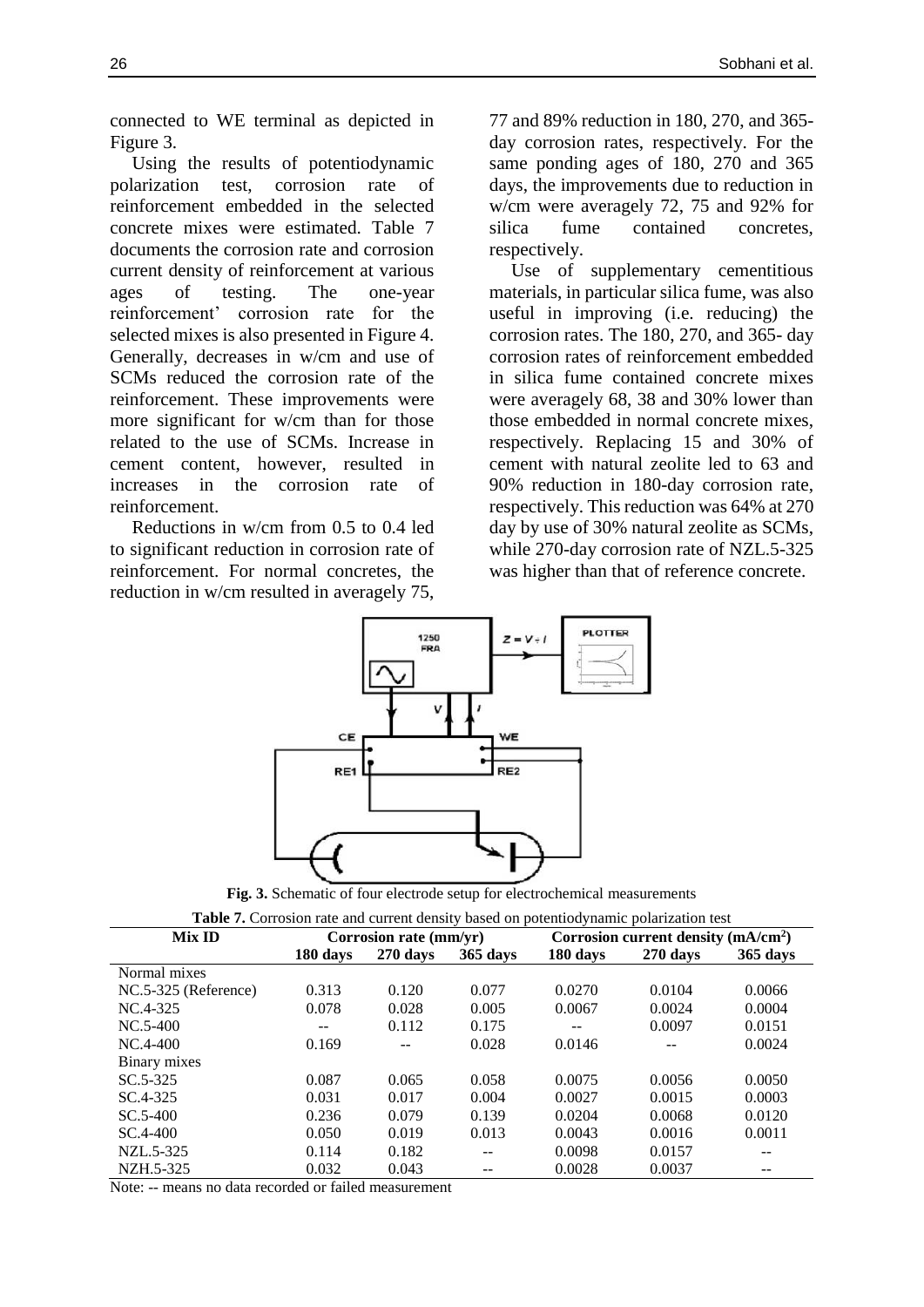

**Fig. 4.** One-year reinforcement' corrosion rate of the selected mixes measured by potentiodynamic polarization

Increases in cementitious materials content, however, increased the corrosion rate of reinforcement. On average, the reinforcement corrosion rate of normal and silica fume contained concrete mixes having cementitious materials content of 400 kg/m<sup>3</sup> were 2.8 and 2.1 times of those mixes having cementitious materials content of  $325 \text{ kg/m}^3$ , respectively. The best combination was when w/cm reduced and a portion of Portland cement was replaced with silica fume. The corrosion rates of NC.5-325 and NC.5-400 (average of 180, 270 and 365 days) were almost as 14 and 10 times of those of SC.4-325 and SC.4-400, respectively.

It is worth mentioning that effect of age of ponding on the corrosion was not discussed due to the different condition of samples at the time of testing. The reason is that concretes were in different conditions of full or empty dike at different ages; i.e. 180 days (full dike), 270 and 365 days (empty dike). As such, the difference between the trends in different ages could be related to the above-mentioned fact.

Table 8 shows the correlation factor between corrosion rate and the measured strength and transport properties. As expected there is an inverse relationship between corrosion rate and compressive strength. Although it's not a strong relationship which means that compressive strength cannot be a proper indicator for the

evaluation of chloride-induced corrosion resistance of concrete. The corrosion rate of reinforcement showed direct relationship with the measured transport properties. The relationships, however, were not strong enough to be used as direct indices for prediction of corrosion rate of reinforcement in concrete. It can be particularly seen that the results of rapid chloride penetration test cannot be justified as an index for chloride-induced corrosion of reinforcement.

The direct relationship does not mean a strong correlation between rapid transport property tests and corrosion rate, but only showing that higher transport property led to higher penetration of chlorides and thus higher corrosion rate. From chemical point of view, the lower transport property is related to pozzolanic reactivity producing more C-S-H gel or silica fume acting as both pozzolans and nucleation sites which result in an improved pore system. Lower w/c also contributes physically to an improved pore system lowering the pore volume. An improved pore structure results in less chloride penetration and less chloride available at the level of reinforcement. It should be noted that while all these result in lower corrosion rate, the relationship is not strong and therefore, it is not easy to effectively predict the service life using transport property (Andrielli et al., 2018; Ramezanianpour et al., 2015).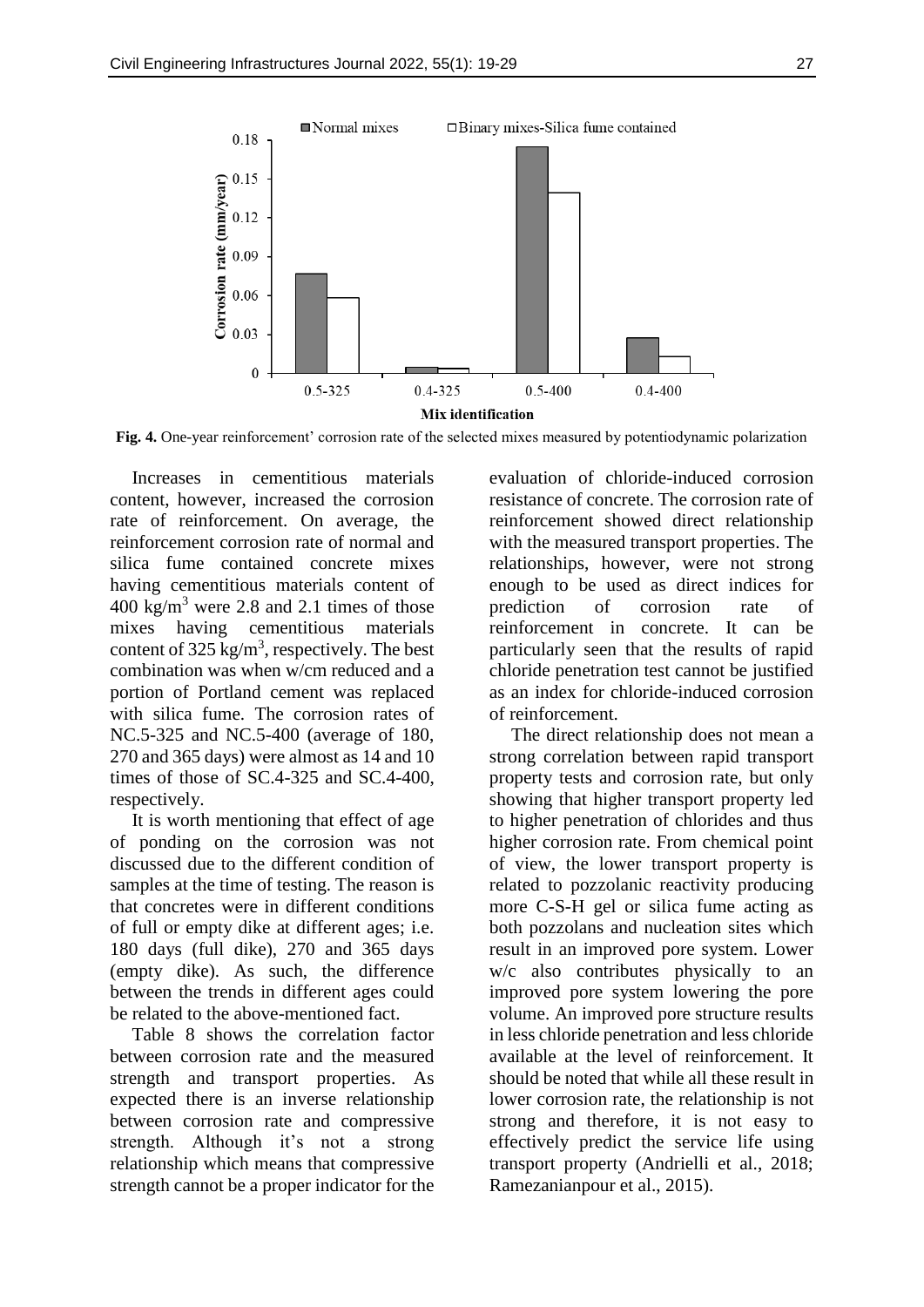|                         | <b>Compressive</b><br>strength |         | <b>THOIC OF COLLULTON OCCULCIT COLLOGION THEO HIGH THOUGHLOU SERVIFIED HEMSPOTE PROPORTIOS</b><br>Water<br>Water absorption<br>penetration depth |         |         |         | Rapid chloride<br>penetration test |         |  |
|-------------------------|--------------------------------|---------|--------------------------------------------------------------------------------------------------------------------------------------------------|---------|---------|---------|------------------------------------|---------|--|
|                         | 28 days                        | 90 days | 28 days                                                                                                                                          | 90 days | 28 days | 90 days | 28 days                            | 90 days |  |
| Corrosion rate-180 days | $-0.12$                        | $-0.22$ | 0.46                                                                                                                                             | 0.65    | 0.43    | 0.34    | 0.74                               | 0.78    |  |
| Corrosion rate-270 days | $-0.56$                        | $-0.64$ | 0.33                                                                                                                                             | 0.32    | 0.76    | 0.73    | 0.48                               | 0.42    |  |
| Corrosion rate-365 days | $-0.37$                        | $-0.43$ | 0.15                                                                                                                                             | 0.17    | 0.80    | 0.66    | 0.38                               | 0.52    |  |

**Table 8.** Correlation between corrosion rate and the measured strength and transport properties

### **4. Conclusions**

The current study investigated influences of water-to-cementitious materials ratio, cementitious materials content and supplementary cementitious materials on the transport properties and corrosion rate of reinforcement in vibratory-placed concrete through testing reinforced concrete mixes having w/cm of 0.4 and 0.5, silica fume and natural zeolite as SCMs, and total cementitious materials content of 325 and  $400 \text{ kg/m}^3$ . From the observations of this study, the following conclusions can be drawn:

- Overall, w/cm ratio and supplementary cementitious materials were more influential on the transport properties of the selected mixes compared to cementitious materials content. The studied transport properties (i.e. water absorption, water penetration depth and rapid chloride penetration) considerably improved by reduction of w/cm ratio and use of supplementary cementitious materials. Increases in cementitious materials content slightly reduced the water penetration depth of the selected concretes and increased water absorption and passing charges in rapid chloride penetration test.
- The corrosion rate of reinforcement significantly decreased through reduction of w/cm ratio and use of supplementary cementitious materials. These improvements were more significant when w/cm decreased than when SCMs were included. Increase in cement content increased the corrosion rate of reinforcement.
- The corrosion rate of reinforcement showed direct relationship with the measured transport properties. The relationships, however, were not strong

enough to be used as direct indices for prediction of corrosion rate of reinforcement in concrete.

## **5. Acknowledgment**

The authors gratefully acknowledge the financial and laboratory supports from the Road, Housing and Urban Development Research Center (BHRC) of Iran.

### **6. References**

- ACI (American Concrete Institute). (2019). *ACI 222R: Guide to protection of reinforcing steel in concrete against corrosion*, Farmington Hills (MI): American Concrete Institute, USA.
- Ahmadi, B., Sobhani, J., Shekarchi, M., Najimi, M. (2014). "Transport properties of ternary concrete mixtures containing natural zeolite with silica fume or fly ash", *Magazine of Concrete Research*, 66(3), 150-158.
- Boğaa, A.R. and Topçub, İ.B. (2012). "Influence of fly ash on corrosion resistance and chloride ion permeability of concrete", *Construction and Building Materials*, 31, 258-264.
- Cao, Y., Gehlen, C., Angst, U., Wang, L., Wang, Z. and Yao, Y. (2019). "Critical chloride content in reinforced concrete, An updated review considering Chinese experience", *Cement and Concrete Research*, 117, 58-68.
- Cavaco, E.S., Bastos, A. and Santos, F. (2017). "Effects of corrosion on the behaviour of precast concrete floor systems", *Construction and Building Materials*, 145, 411-418.
- Chen, S., Duffield, C. Miramini, S., Raja, B.N.K. and Zhang, L. (2021). "Life-cycle modelling of concrete cracking and reinforcement corrosion in concrete bridges: A case study", *Engineering Structures*, 237(15), 112143.
- Choia, Y.S., Kima, J.G. and Leeb, K.M. (2006). "Corrosion behavior of steel bar embedded in fly ash concrete", *Corrosion Science*, 48(7), 1733- 1745.
- Glass, G.K. and Buenfeld, N.R. (2000). "Chlorideinduced corrosion of steel in concrete", *Progress in Structural Engineering*, 2(4), 448-458.
- Gu, P., Beaudoin, J.J. and Zhang, M.H. and Malhotra, V.M. (2000). "Performance of reinforcing steel in concrete containing silica fume and blast-furnace slag ponded with sodium-